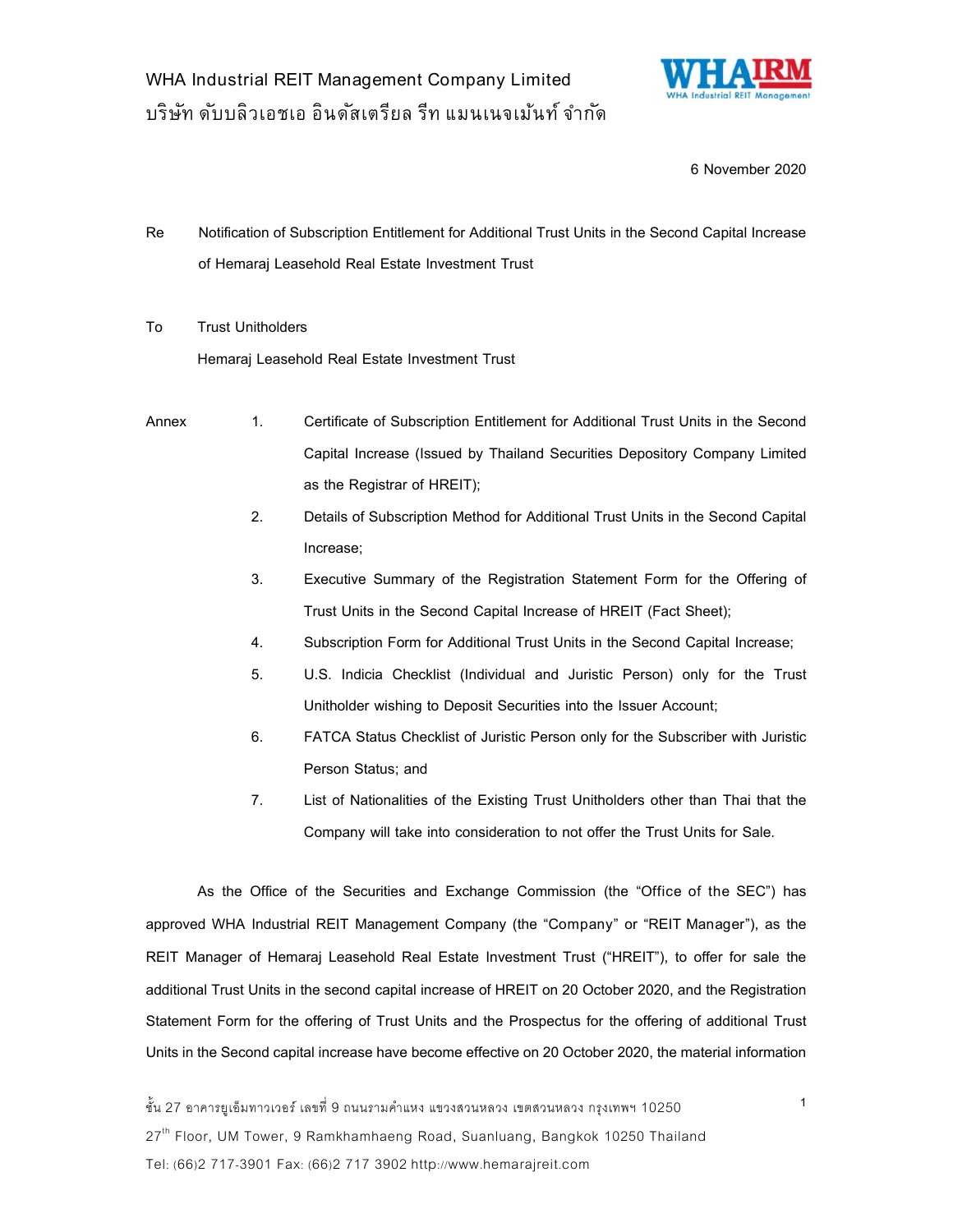## WHA Industrial REIT Management Company Limited ำเริ่นัท ดับบลิวเอชเอ อินดัสเตรียล รีท แมนเนจเม้นท์ จำกัด



of which are as appeared in Annex 3, the Executive Summary of the Registration Statement Form for the Offering of Trust Units in the Second Capital Increase of HREIT (Fact Sheet);

the Company hereby informs the material information in relation to the offering of additional Trust Units in the second capital increase of HREIT as follows:

- 1. The additional Trust Units to be issued and offered for sale in the second capital increase of HREIT is at the amount of not exceeding 137,500,000 Trust Units, which is consisting of:
	- 1.1. A portion of not exceeding 137,500,000 Trust Units, which will be offered to the specific group of general public who are existing Trust Unitholders whose names appear in the register book of Trust Unitholders in accordance with the trust unitholding ratio and the allocation ratio as specified in 2., but will not be offered to the Trust Unitholders which may result in a violation of laws or international regulations or may incur any burden on HREIT to proceed beyond the requirements under Thai laws.

The nationality of existing Trust Unitholders other than Thai that the REIT Manager will take into consideration to not offer the Trust Units for sale in accordance with the abovementioned conditions are as appeared in Annex 7.

In the event that the above allocation of additional Trust Units results in any specific group of general public who are existing Trust Unitholders having the right to subscribe for a fraction of a Trust Unit that cannot be allocated as a full Trust Unit, such a fraction of a Trust Unit shall be rounded down to the nearest whole number. The specific group of general public who are existing Trust Unitholders may declare their intention to subscribe for the amount of the additional Trust Units to be issued and offered for sale in this time at the amount they are entitled to be allocated, more than the amount they are entitled to be allocated, less than the amount they are entitled to be allocated, or they may waive their rights to subscribe for additional Trust Units offered for sale in this time.

After the allocation of Trust Units in this Part 1.1 to the specific group of general public who are existing Trust Unitholders based on their entitlements, the Company reserves the right to allocate the remaining additional Trust Units to the existing Trust Unitholders who have declared their intention to subscribe for the additional Trust Units in excess of the amount they are entitled to be allocated, as it deems appropriate, at the same time or after the allocation of Trust Units in Part 1.3 or none.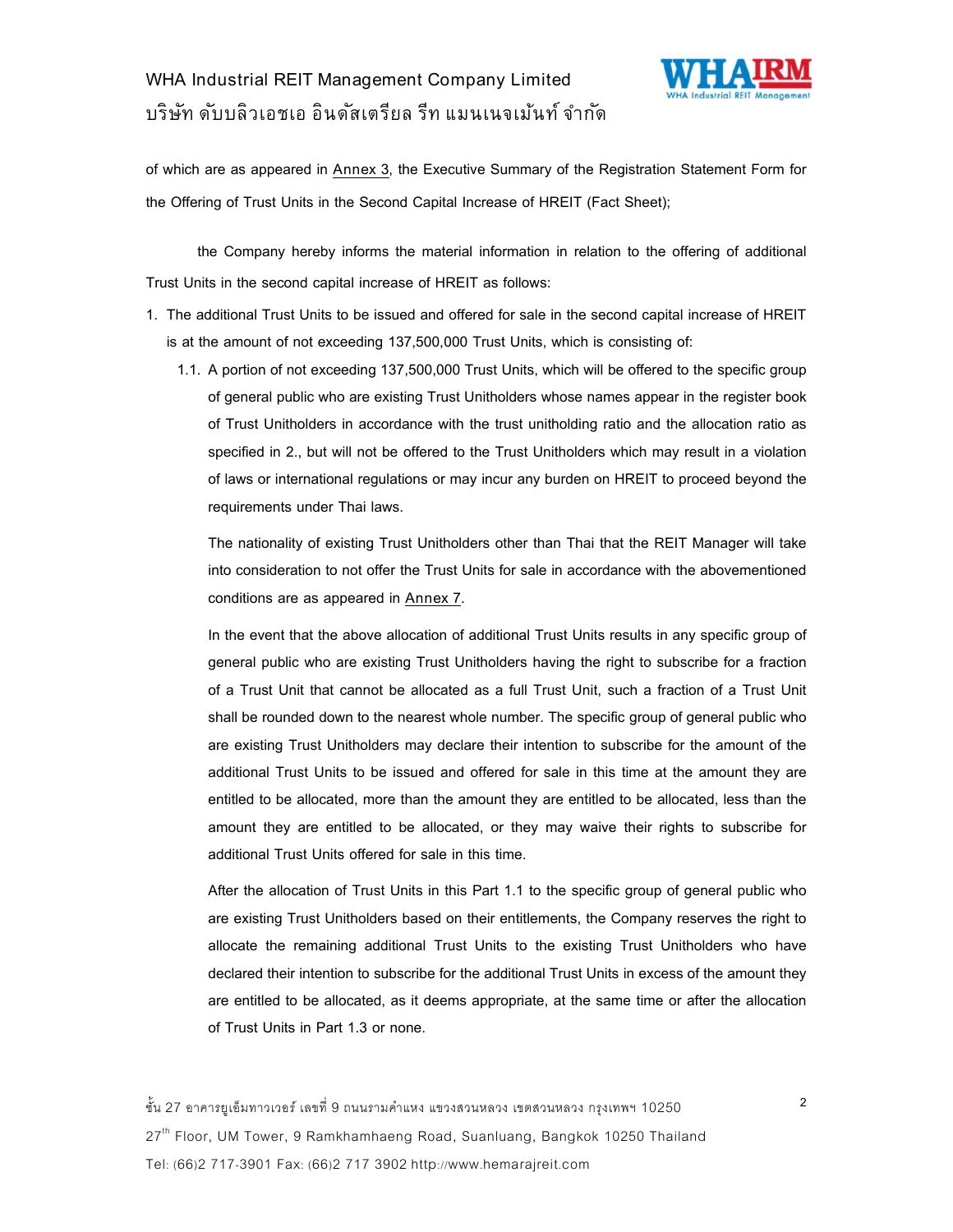

1.2. A portion which is offered to WHA Industrial Development Public Company Limited ("WHAID") and/or WHAID's associated persons, when combined with the number of Trust Units to be allocated to WHAID and/or WHAID's associated persons in Part 1.1 shall not exceed 20 percent of all Trust Units to be issued and offered for sale in this second capital increase, or equivalent to the amount not exceeding 27,500,000 Trust Units.

1.3. A portion which is offered to (1) persons on a private placement basis who are not the existing Trust Unitholders of HREIT under the notifications of the Office of the SEC and are not associated persons of the owners of immovable properties according to the relevant notifications of the Office of the SEC, and/or (2) general public, as it deems appropriate, pursuant to the Notification of the Capital Market Supervisory Board No. Tor Thor. 27/2559 and any other related notifications.

In this regard, the REIT Manager reserves the right to allocate the remaining additional Trust Units to the subscribers who are entitled to Part 1.1 and have declared their intention to subscribe for the additional Trust Units in excess of the amount they are entitled to, as it deems appropriate, at the same time or after the allocation of Trust Units in Part 1.3 or none; and if this allocation of additional Trust Units results in any subscribers who are entitled to Part 1.1 and having the right to subscribe for a fraction of a Trust Unit that cannot be allocated as a full Trust Unit, such a fraction of a Trust Unit shall be rounded down to the nearest whole number.

- 2. The allocation ratio of the additional Trust Units to be issued and offered to the specific group of general public who are existing Trust Unitholders and entitled to the allocation of additional Trust Units in proportion to their respective trust unitholding ratio is 1 existing Trust Unit per 0.1956 Trust Unit to be issued and offered for sale, whereby a fraction of a Trust Unit from the calculation shall be rounded down to the nearest whole number.
- 3. The maximum offering price shall not exceed 7.50 Baht per Trust Unit<sup>1</sup>. The REIT Manager will announce the final subscription price during the subscription period of the Trust Units via the website

27<sup>th</sup> Floor, UM Tower, 9 Ramkhamhaeng Road, Suanluang, Bangkok 10250 Thailand

**<sup>1</sup> If the final subscription price is lower than the maximum offering price, the subscription agent who accepts subscriptions from the subscribers shall refund the difference between the final subscription price and the maximum offering price without any interest and/or damages to the subscribers in accordance with the method as specified in Clause 2.7.1 of Part 3 of the Registration Statement Form for the offering of Trust Units and the Prospectus for the offering of additional Trust Units in the Second capital increase.** 

Tel: (66)2 717-3901 Fax: (66)2 717 3902 http://www.hemarajreit.com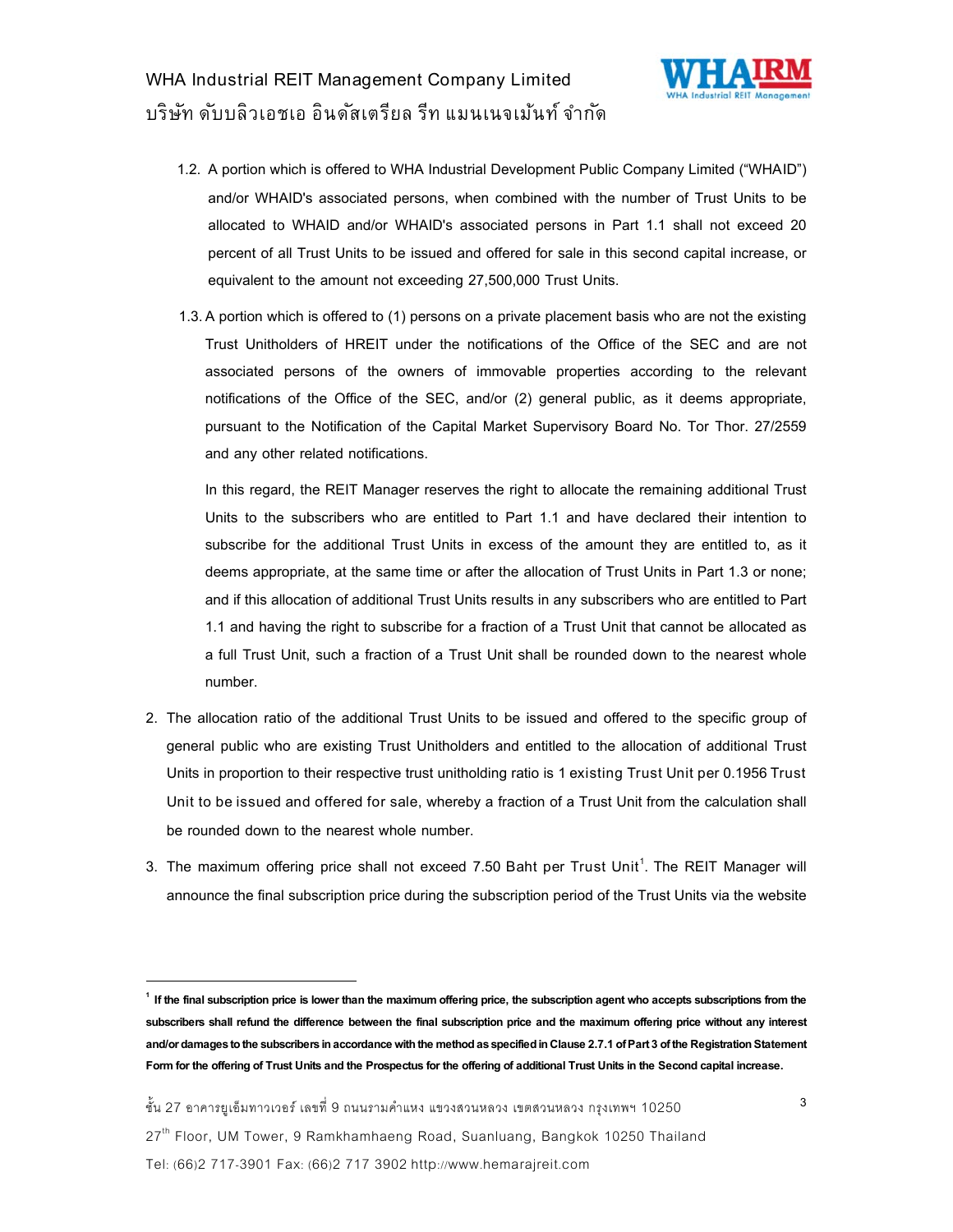

of the Stock Exchange of Thailand, whereas the following subscribers shall make a payment at the maximum offering price:

- 3.1 The subscribers in the portion offered to the specific group of general public who are existing Trust Unitholders being individuals and juristic persons which are not institutional investors;
- 3.2 The subscribers in the portion offered to the specific group of general public who are existing Trust Unitholders being institutional investors who do not submit a bookbuiliding form; and
- 3.3 The subscribers in the portion offered to (1) persons on a private placement basis and/or (2) general public who are persons subject to the discretion of the Underwriter as specified in the Prospectus.

If the final subscription price is lower than the maximum offering price, the subscription agent who accepts subscriptions from the subscribers shall refund the difference between the final subscription price and the maximum offering price without any interest and/or damages to the subscribers in accordance with the method as specified in the Prospectus.

- 4. Subscription period of the additional Trust Units:
	- 4.1. The portion offered to the specific group of general public who are existing Trust Unitholders:

| Type                                             | <b>Subscription Period</b>                         |
|--------------------------------------------------|----------------------------------------------------|
| The specific group of general public who are     | 16 to 20 November 2020 and 23 to 26 November       |
| existing Trust Unitholders being individuals and | 2020 from $9.00$ a.m. to $4.00$ p.m. or during the |
| juristic persons which are not institutional     | office hours of the office and branch of the       |
| investors                                        | Underwriter                                        |
|                                                  |                                                    |
| The specific group of general public who are     | 16 to 20 November 2020 and 23 to 27 November       |
| existing Trust Unitholders being institutional   | 2020 from 9.00 a.m. to 4.00 p.m.                   |
| investors                                        |                                                    |
|                                                  |                                                    |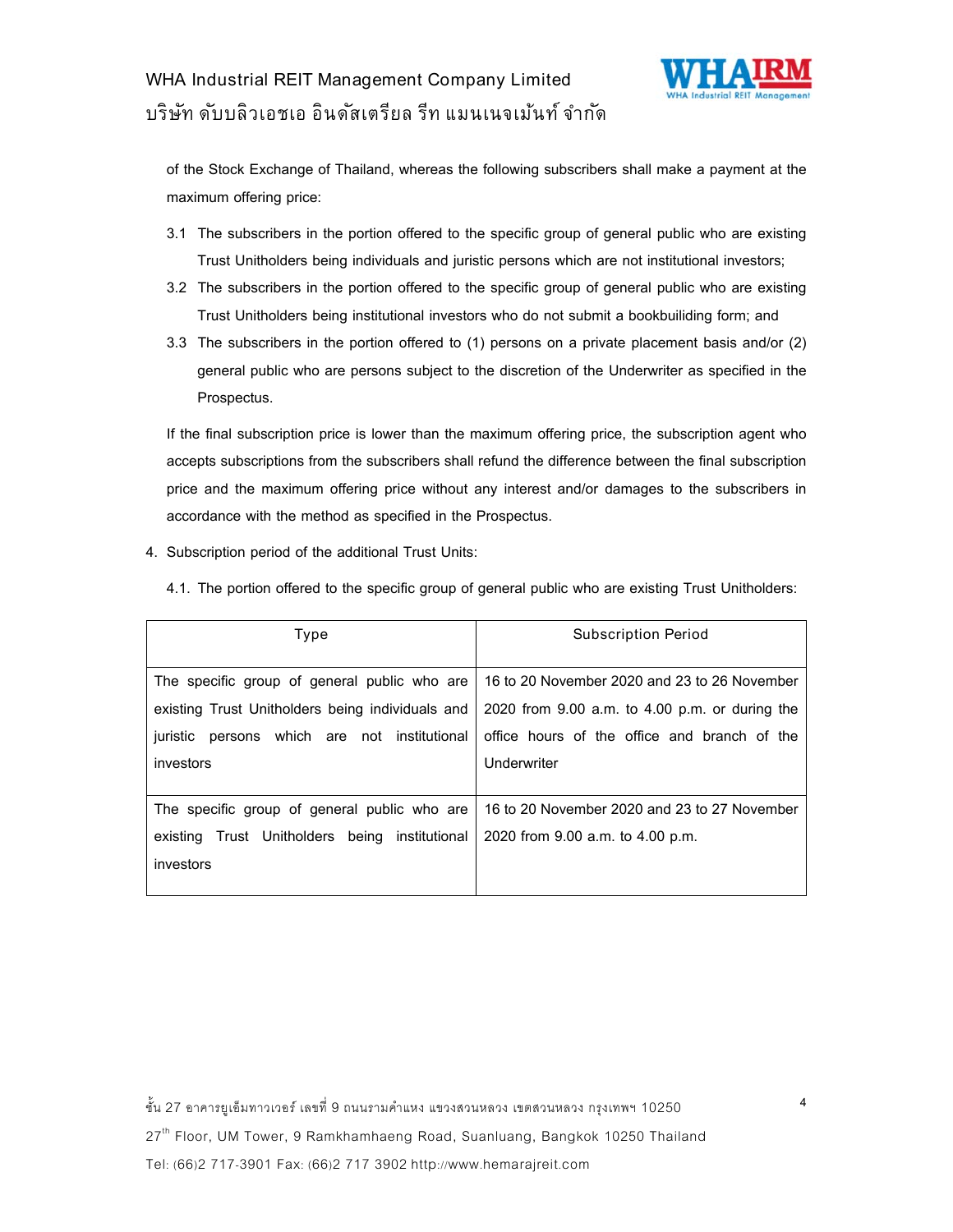

4.2 The portion offered to (1) persons on a private placement basis and/or (2) general public

| Type                                                                                      | <b>Subscription Period</b>                                                                                                                                               |
|-------------------------------------------------------------------------------------------|--------------------------------------------------------------------------------------------------------------------------------------------------------------------------|
| Institutional investors                                                                   | 16 to 20 November 2020 and 23 to 27 November<br>2020 from 9.00 a.m. to 4.00 p.m.                                                                                         |
| subject to the discretion of the<br>Persons<br>Underwriter as specified in the Prospectus | 16 to 20 November 2020 and 23 to 27 November<br>2020 from $9.00$ a.m. to $4.00$ p.m. or during the<br>office hours of the office and branch of the<br>subscription agent |

In any case, please see the payment details and conditions under the Subscription Information in Annex 2, the Details of Subscription Method for Additional Trust Units in the Second Capital Increase.

- 5. The channel to receive a subscription form and the subscription location of additional Trust Units during the subscription period are as follows:
	- 5.1. The specific group of general public who are existing Trust Unitholders
		- The specific group of general public who are existing Trust Unitholders but not the institutional investors may obtain a subscription form and subscribe at the office and the branch of Kasikornbank Public Company Limited. For more information, please call 02-888-8888.
		- The specific group of general public who are existing Trust Unitholders being the institutional investors only may obtain a subscription form and subscribe at the office of Kasikornbank Public Company Limited; 400/22 Kasikornbank Public Company Limited, Phahon Yothin Building, Sam Sen Nai Sub-district, Phaya Thai District, Bangkok 10400 For more information, please call 02-470-2371, 02-470-2365.

ชั้น 27 อาคารยูเอ็มทาวเวอร์ เลขที่ 9 ถนนรามคำแหง แขวงสวนหลวง เขตสวนหลวง กรุงเทพฯ 10250 27<sup>th</sup> Floor, UM Tower, 9 Ramkhamhaeng Road, Suanluang, Bangkok 10250 Thailand Tel: (66)2 717-3901 Fax: (66)2 717 3902 http://www.hemarajreit.com

5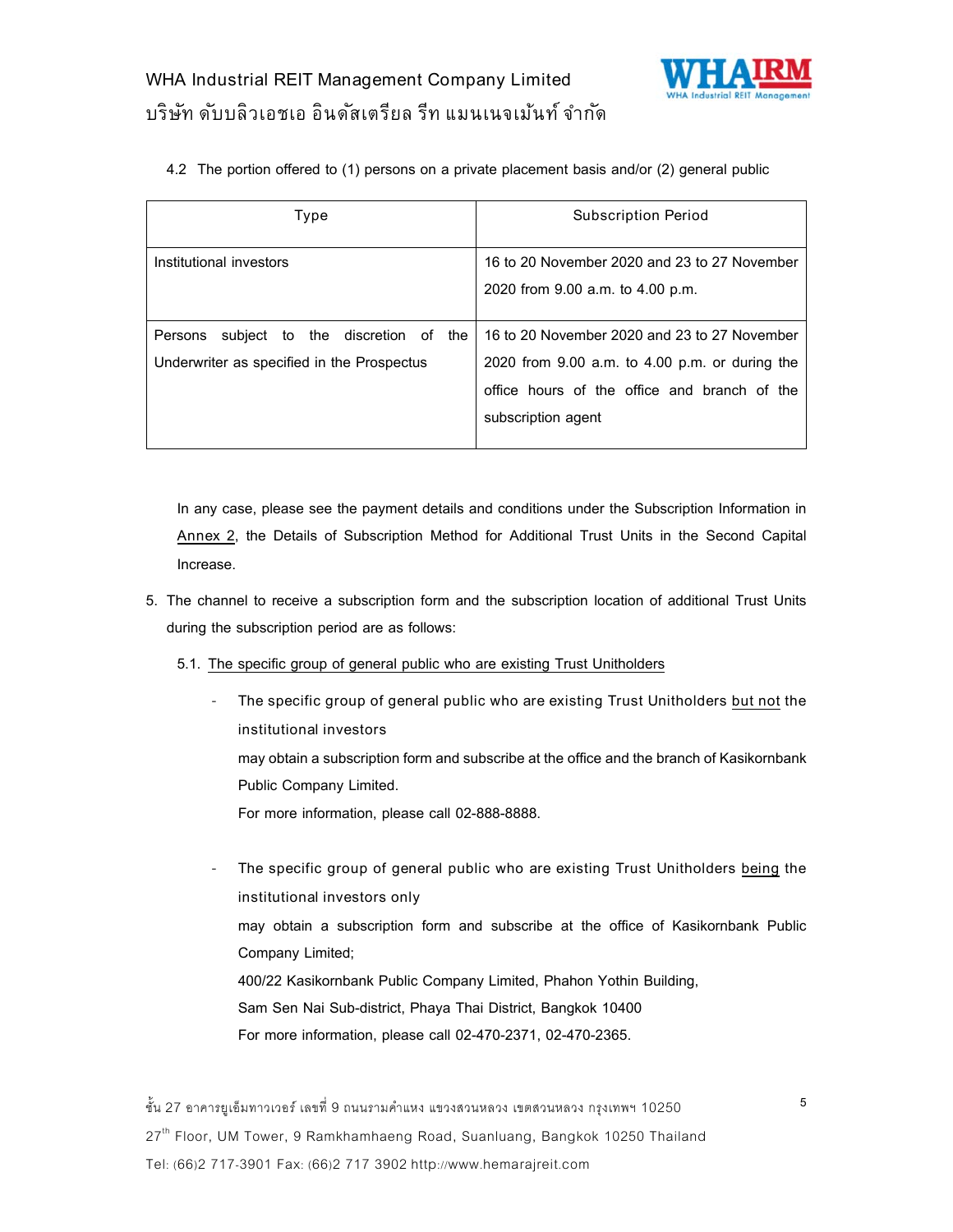

- 5.2. Persons on a private placement basis and/or general public namely, persons subject to the discretion of the Underwriter
	- General public who are not the institutional investors may obtain a subscription form and subscribe at the office and the branch of Kasikornbank Public Company Limited, for more information, please call 02-888- 8888; and at the subscription agent that the Underwriter may additionally appoint later, which being a juristic person duly authorized to engage in a securities business in the category of securities underwriting, in order to act as a subscription agent for the Trust Units. The Underwriter shall inform such appointment to the Office of the SEC together with an announcement via various media as appropriate.
	- General public being the institutional investors only may obtain a subscription form and subscribe at the office of Kasikornbank Public Company Limited; 400/22 Kasikornbank Public Company Limited, Phahon Yothin Building, Sam Sen Nai Sub-district, Phaya Thai District, Bangkok 10400 For more information, please call 02-470-2371, 02-470-2365.

The subscription details and method or other conditions are as specified in Annex 2, the Details of Subscription Method for Additional Trust Units in the Second Capital Increase, and Part 3 of the Prospectus regarding the Information of the Offering of Trust Units.

In addition, the specific group of general public who are existing Trust Unitholders whose names appear in the register book of Trust Unitholders on 29 October 2020 shall be entitled to subscribe for additional Trust Units at the ratio of 1 existing Trust Unit per 0.1956 Trust Unit to be issued and offered for sale. In case of any outstanding fraction of a Trust Unit resulting from the allocation to any one existing Trust Unitholder, the REIT Manager shall round down the fraction to the nearest whole number. The specific group of general public who are existing Trust Unitholders may declare their intention to subscribe for the amount of the additional Trust Units to be issued and offered for sale in this time at the amount they are entitled to be allocated, less than the amount they are entitled to be allocated, may waive their rights to subscribe, or may subscribe for more than the amount they are entitled to be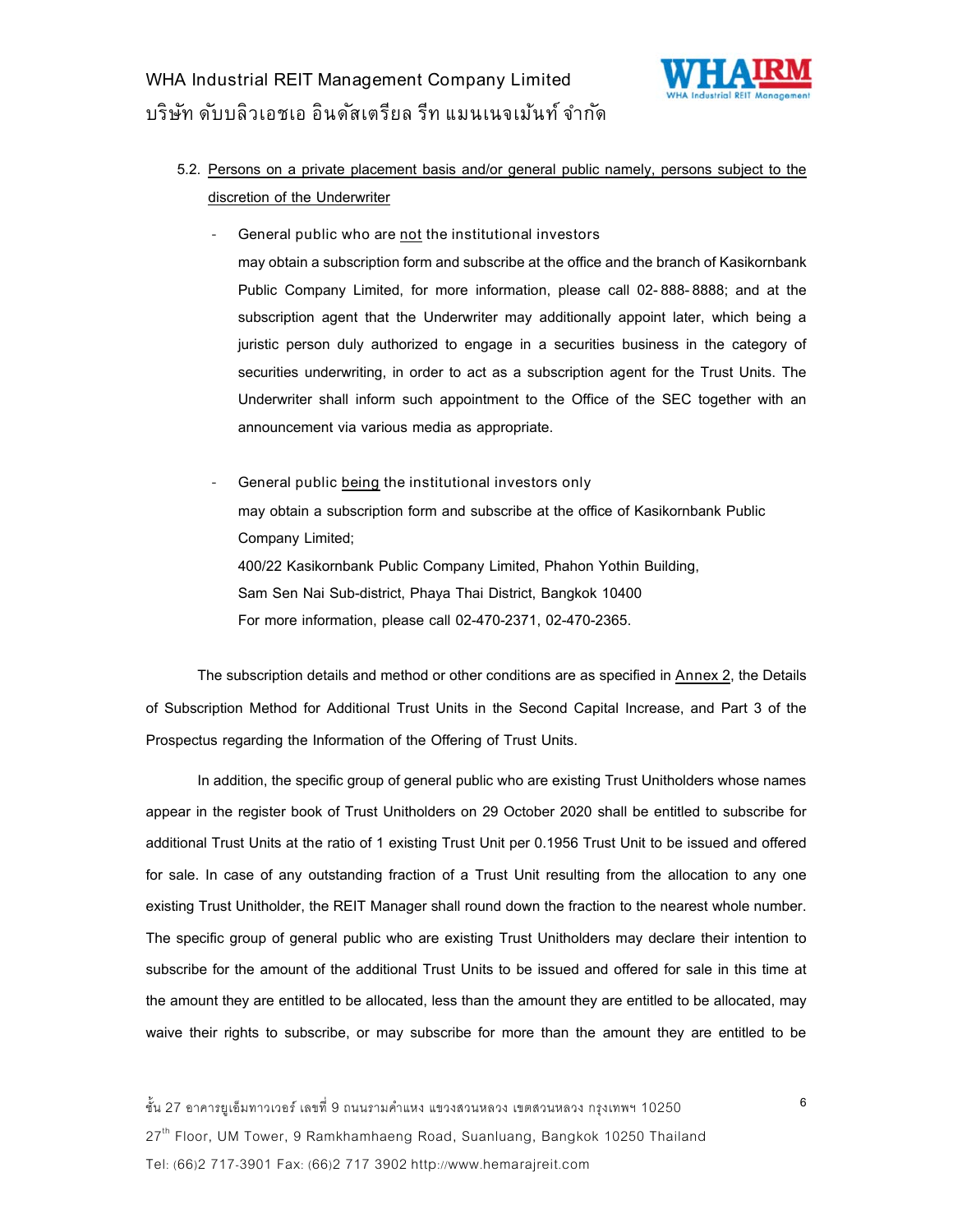## WHA Industrial REIT Management Company Limited ำเริ่นัท ดับบลิวเอชเอ อินดัสเตรียล รีท แมนเนจเม้นท์ จำกัด



allocated, however, the allocation of additional Trust Units in excess of the amount they are entitled to, shall be subject to the REIT Manager's discretion as it deems appropriate.

In this regard, the REIT Manager hereby informs your entitlement to subscribe for additional Trust Units in the Second capital increase of HREIT as per the amount specified in the Certificate of Subscription Entitlement for Additional Trust Units in the Second Capital Increase as appeared in Annex 1.

Should you wish to exercise the right to subscribe for such additional Trust Units, please fill in Annex 4, the Subscription Form for Additional Trust Units in the Second Capital Increase, as well as the U.S. Indicia Checklist (Individual and Juristic Person) only for the Trust Unitholder wishing to deposit securities into the Issuer Account in Annex 5 (as the case may be), and the FATCA Status Checklist of Juristic Person only for the subscriber with juristic person status in Annex 6 (as the case may be), then prepare the supporting documents to the Subscription Form as detailed in Annex 2, and bring all documents of the Subscription Form to the subscription location as detailed in 5 (as the case may be).

A subscriber who intends to subscribe at Kasikornbank Public Company Limited and be an owner of other types of account opened therewith, which has completed the Know Your Customer & Customer Due Diligence (KYC/CDD) procedure and the risk profile assessment (Suitability Test) of Kasikornbank Public Company Limited within a period of not exceeding 2 years, is not required to attach the KYC/CDD form and the Suitability Test for the subscription. If the aforesaid conditions are not met, the subscriber shall complete the KYC/CDD procedure and attach the Suitability Test, with the details as correctly, completely and clearly filled in, and signed by the subscriber, as a supporting document to the subscription at the subscription location as detailed in 5.

In order to primarily protect the interests of HREIT, Trust Unitholders, including the reputation or future legal liability of the Underwriter, the Underwriter reserves the right to refuse a subscription for additional Trust Units in some cases, as the Underwriter deems appropriate, for example, in the event that the Underwriter deems it beneficial to HREIT or the Trust Unitholders, or where the subscription of Trust Units may be problematic to the management of HREIT, may incur any damage to HREIT, or if